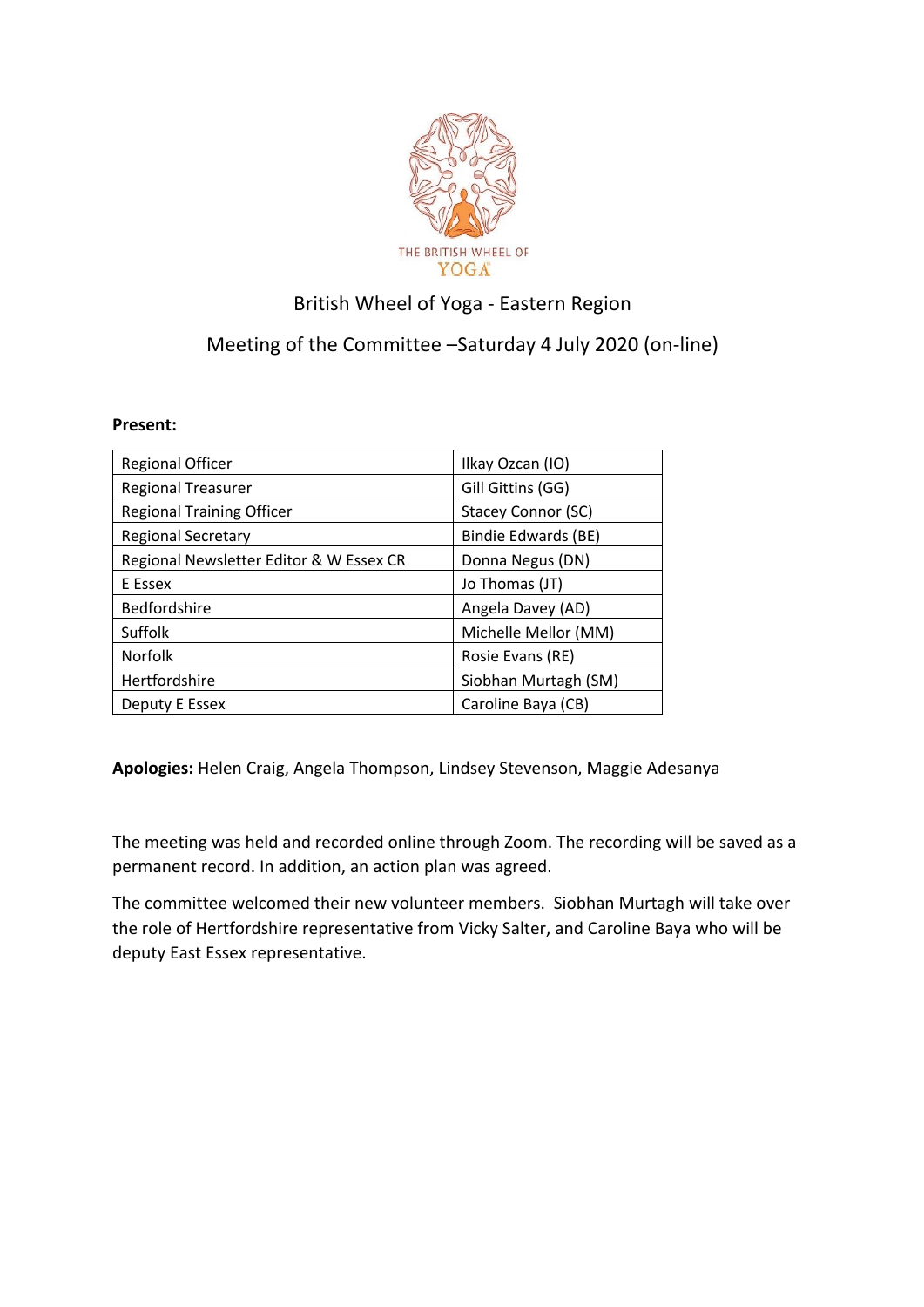| <b>Agenda Item</b><br>/Discussion/Agreed                                                                                                                                                                                                                                                                                                                | <b>Action Required</b>                                                                                                                                                              | Person(s)<br>Responsible             | <b>Completed</b> |
|---------------------------------------------------------------------------------------------------------------------------------------------------------------------------------------------------------------------------------------------------------------------------------------------------------------------------------------------------------|-------------------------------------------------------------------------------------------------------------------------------------------------------------------------------------|--------------------------------------|------------------|
| <b>Karma Day suggestions</b>                                                                                                                                                                                                                                                                                                                            |                                                                                                                                                                                     |                                      |                  |
| Everyone agreed that having a<br>day on a Maldon barge or<br>punting in Cambridge would be<br>fun ideas. Gill Gittins told the<br>committee that it is permitted<br>to hold the fund over until next<br>year if the Coronavirus situation<br>makes it impossible to have a<br>karma event.                                                              | Siobhan offered to look<br>into costs.                                                                                                                                              | <b>SM</b>                            |                  |
| <b>International Day of Yoga (June)</b>                                                                                                                                                                                                                                                                                                                 |                                                                                                                                                                                     |                                      |                  |
| Everyone agreed that the<br>feedback information sent<br>out by Ilkay was positive and<br>that we had received a good<br>feedback response rate. Gill<br>said that money paid over the<br>phone to HO (BWY Head<br>Office) for the event does not<br>show up on the finance lists<br>and she is having difficulty in<br>working out who has paid<br>HO. | All CRs and event<br>organisers will try to<br>ensure that HO is not paid<br>for events, but that the<br>money is always sent to<br>the CR or to Gill if they<br>cannot pay online. | All                                  |                  |
| <b>July Events</b>                                                                                                                                                                                                                                                                                                                                      |                                                                                                                                                                                     |                                      |                  |
| $11th$ July – Tarik Dervish.<br>Tarik has done online courses<br>previously and is happy to<br>organise everything regarding<br>the delivery of this event.                                                                                                                                                                                             | Helen liaising with Tarik                                                                                                                                                           | HC                                   |                  |
| $25th$ July – Elaine Fletcher<br>Need to liaise with Elaine to<br>see what support she<br>requires.                                                                                                                                                                                                                                                     | Jo to liaise with Elaine                                                                                                                                                            | JT                                   |                  |
| All tutors need to mention<br>recording and GDPR issues at<br>start of presentation. Also<br>warning that events are<br>recorded and shared with<br>attendees should be on the<br>website and booking forms.                                                                                                                                            | All reps to ensure that<br>notification of GDPR and<br>recording of events<br>appears in adverts and<br>booking forms                                                               | <b>CRs and Festival</b><br>organiser |                  |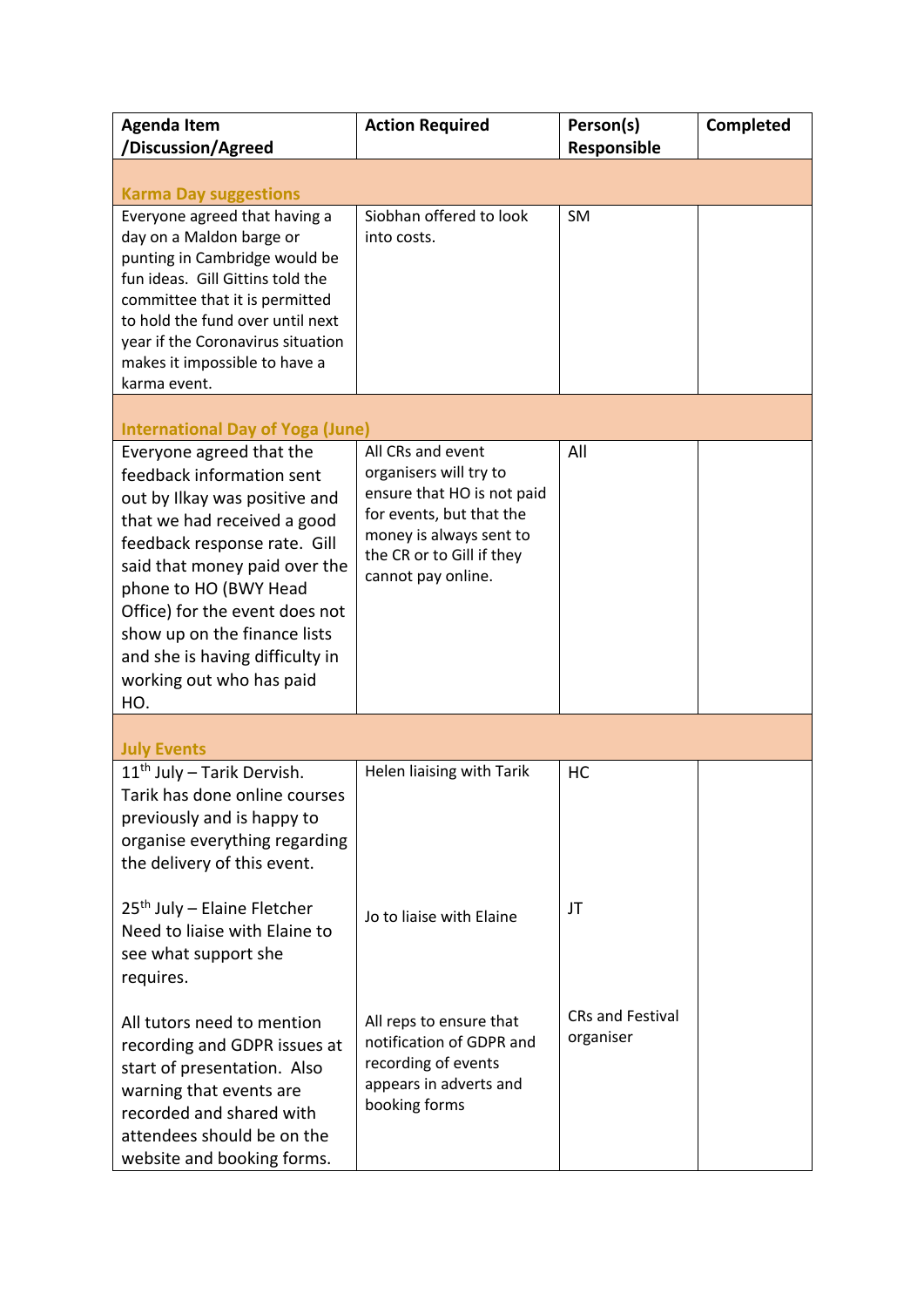| <b>Ilkay Away</b>                                                                                                                                                                                                                                          |                                                                                                   |            |        |
|------------------------------------------------------------------------------------------------------------------------------------------------------------------------------------------------------------------------------------------------------------|---------------------------------------------------------------------------------------------------|------------|--------|
| Ilkay explained that her<br>mother needs her and that<br>she will be in Turkey from 9<br>July until 5 September. She<br>anticipates being reasonably<br>available by internet. She<br>intends to try to attend the<br>next meeting on 8 August on<br>line. |                                                                                                   |            |        |
| <b>Planning of Regional IST</b><br><b>Events</b>                                                                                                                                                                                                           |                                                                                                   |            |        |
| Stacey as the incoming RTO<br>drafted a form to unify the<br>information on training<br>events listed for the region.<br>CRs discussed the form and<br>explained the procedure for<br>obtaining the training<br>number.                                    | Stacey to revise form and<br>think about system for<br>next meeting.                              | <b>SC</b>  |        |
| Next meeting on 8 August<br>will be about planning events<br>for 2021.                                                                                                                                                                                     | All CRs to come to the<br>meeting with ideas.<br>Bindie to collate current<br>dates and circulate | <b>ALL</b> |        |
| Angela D is helping Siobhan<br>with Hertfordshire events.                                                                                                                                                                                                  | calendar prior to meeting.<br>Bindie to send Angela D,                                            | <b>BE</b>  |        |
| Gill confirmed that there are<br>sufficient funds in the kitty to<br>invite tutors from out of<br>county.                                                                                                                                                  | Gill and Siobhan copy of<br>Richard's email                                                       |            | 4.7.20 |
| Ilkay has created a document<br>to convert events to on-line<br>with full information and<br>checklists. This form is<br>available on drop box.                                                                                                            | Changes to documents in<br>Drop Box can be made by<br>Ilkay, Stacey and Bindie.                   |            |        |
| <b>Monthly Newsletters</b>                                                                                                                                                                                                                                 |                                                                                                   |            |        |
| Donna reported that focus on<br>YOGA EAST will be more on<br>upcoming events than messages<br>from the CRs. She asked for                                                                                                                                  | Donna to send sample<br>articles and content<br>guidance to CRs.                                  | <b>DN</b>  | 5.7.20 |
| articles from tutors about<br>themselves (500-1000 words).                                                                                                                                                                                                 | CRs to be responsible for<br>promoting own events.                                                | ALL        |        |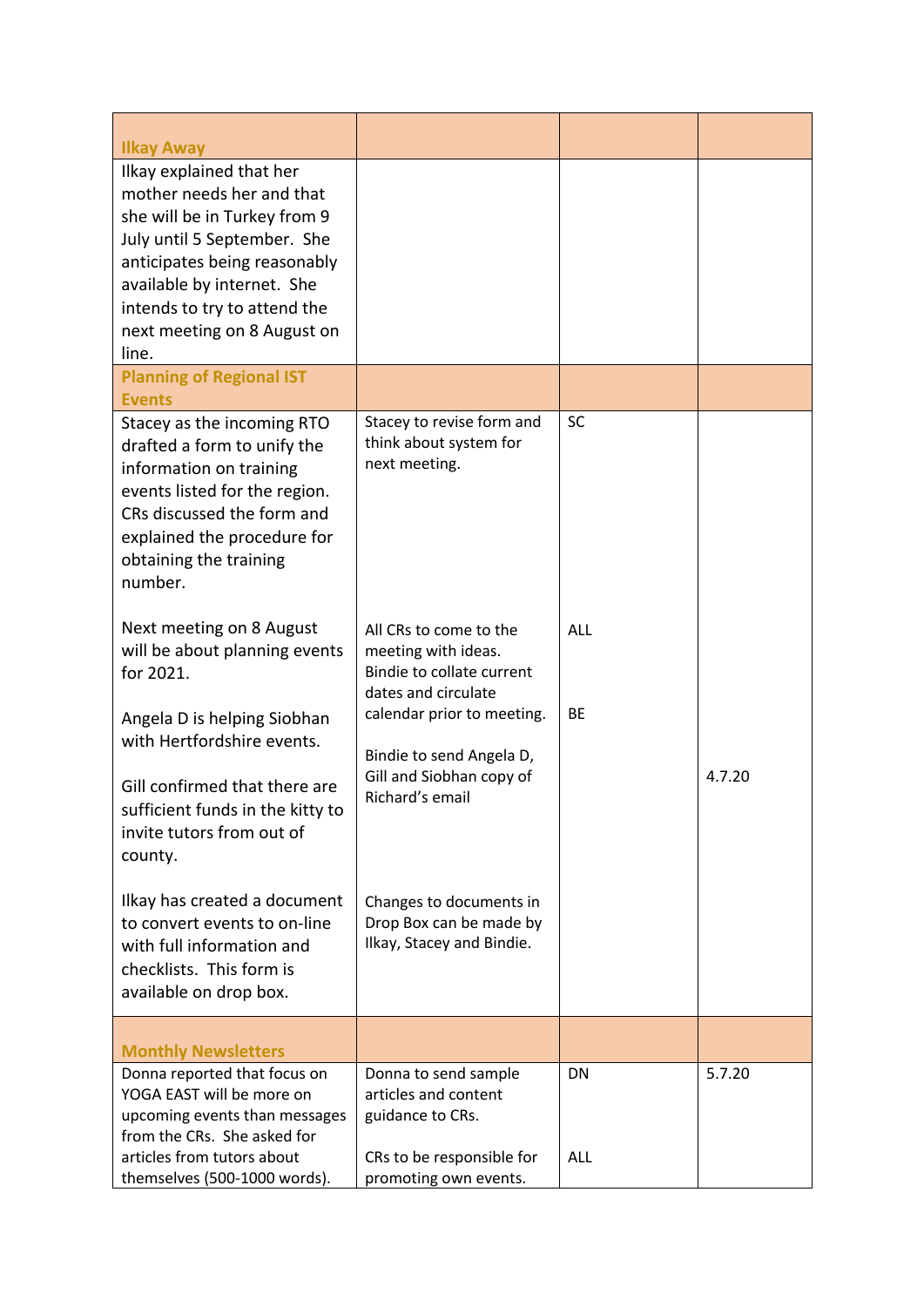| If necessary, Donna can<br>reformat article, but tutors<br>should be encouraged to write<br>the article themselves.                                                                                                                                                            |                                                                                                                                                                          |                        |  |
|--------------------------------------------------------------------------------------------------------------------------------------------------------------------------------------------------------------------------------------------------------------------------------|--------------------------------------------------------------------------------------------------------------------------------------------------------------------------|------------------------|--|
| Next YOGA EAST publication is<br>October and one after is<br>February 2021. Events between<br>October and February to be<br>advertised. Magazine to also<br>include reviews of previous                                                                                        | Copy deadline for October<br>issue is 10 September.                                                                                                                      |                        |  |
| events.<br>Reporting of issues regarding<br>photos that are uploaded to the<br>website.                                                                                                                                                                                        | Notify HQ about issues<br>with photos which only<br>show a small portion of<br>photos online.                                                                            | JT                     |  |
| <b>Hertfordshire Events</b>                                                                                                                                                                                                                                                    |                                                                                                                                                                          |                        |  |
| Angela D is helping Siobhan<br>with Hertfordshire events.<br>Meeting required between<br>Siobhan, Angela and Andrea<br>Kwiatkowsky                                                                                                                                             | Bindie to send Angela D,<br>Gill and Siobhan copy of<br>Richard's email where he<br>details information on<br>cancelled/deferred hall<br>bookings.<br>Angela liaise with | <b>BE</b><br><b>AD</b> |  |
|                                                                                                                                                                                                                                                                                | Andrea                                                                                                                                                                   |                        |  |
| <b>Any Other Business</b>                                                                                                                                                                                                                                                      |                                                                                                                                                                          |                        |  |
| <b>Winter Festival</b><br>On request Jo tried to book<br>Boreham village hall for<br>Saturday 5 December but it is<br>unavailable.<br>Event may need to go online<br>and all agreed there are some<br>benefits to this as location<br>and numbers are not limiting<br>factors. | Jo to see if hall is<br>available for Sunday 6<br>December or Saturday<br>12 <sup>th</sup> December and<br>book if possible.                                             | JT                     |  |
| Foundation Course 1 - Beds<br>Angela Davey's Foundation<br>Course 1, due to begin on 12<br>September requires one<br>more student.                                                                                                                                             | Angela requested that<br>committee members<br>see if they know anyone<br>who might be<br>interested in taking up<br>this place.                                          | <b>ALL</b>             |  |